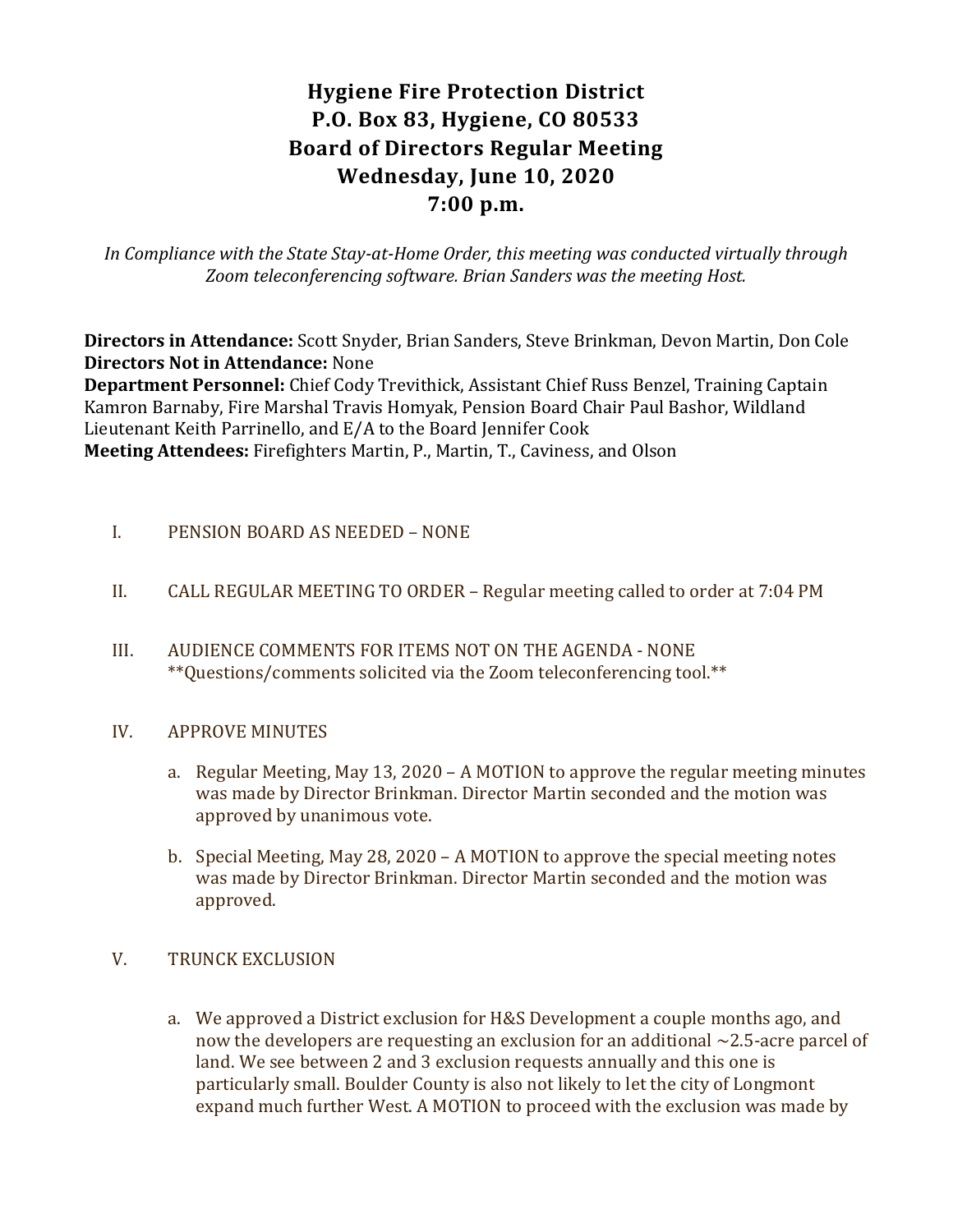Director Sanders. Director Martin seconded and the motion was approved by unanimous vote.

i. Director Snyder will leave the petition in Director Brinkman's box to countersign and file.

#### VI. REPORTS

- a. Treasurer's Report
	- i. Treasure Transfer Status Director Sanders has ADP access and has reviewed it with Vicki Tiedeman (bookkeeper). He's received training in Quickbooks Online and has now been through two cycles of invoicing since he took over as Treasurer, and noted that it's similar to his experience with payroll and expense processing when he worked at CU. He created a new email account, [treasurer@hygienefire.org,](mailto:treasurer@hygienefire.org) that will be used for all financerelated correspondences.
	- ii. May Financials The balance sheet and budget-to-actual reports were reviewed.
		- Approximately \$1,600 in miscellaneous income came to light when the two accounts at Independent Bank were closed and moved to Bank of the West. Only \$100 was budgeted for miscellaneous income, which is why this account will be far over budget for the remainder of the year.
		- 50k has been invested into CSafe for the purpose of vehicle replacement. We received our first interest payment of \$16 for only a few days in May, so we're off to a good start.
		- 2. Director Sanders presented some of his initial goals as Treasurer:
			- Continue giving the financial reports, but at a higher level, while giving more attention to the items that are unusual or of concern. Quarterly financials will be reviewed in more detail. He intends to send full financial reports to the Board at least 1 week before the meeting so that everyone has adequate time to review and prepare questions.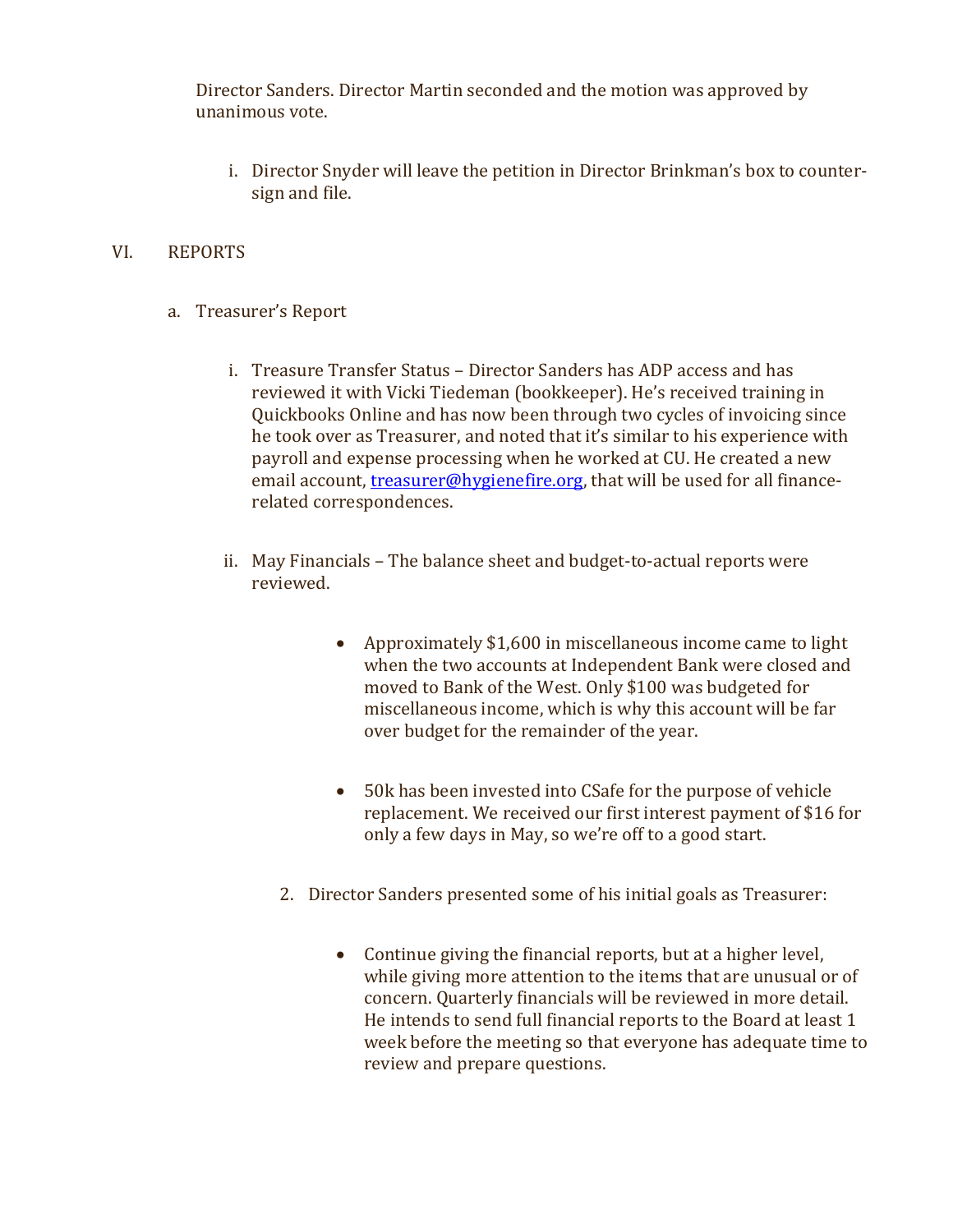- There were a couple of resources that he found particularly helpful as he has taken on the role as Board Member and Treasurer. One was a binder of historical events and transactions that he received from Director Cole. The other was a breakdown of roles and responsibilities from Director Snyder, prepared by Lyons Gaddis. Because he found these to be such useful resources as a new Board Member, Director Sanders plans to try to assemble all this information to be available as a reference for current and future Board Members.
- Prior to each board meeting, he would like to provide a digital "staging area" for documents that will be used or presented. Everyone will be able to access these materials and see them when they are uploaded by the various users. Currently, only Director Sanders and Vicki Tiedeman have "write" capabilities. All other members are read-only, but Director Sanders is happy to coordinate changes.
- Board Meeting that are conducted by teleconferencing software will no longer be saved to Google Drive as a video file. They take up significant space and there is no need to keep the video, when the audio format provides the same information, but in a much smaller file.
- Director Sanders intends to familiarize himself with the Gallagher Amendment to understand the impacts on the FD and understand the discussion currently taking place at the state level.
- iii. Audit Status No update on the status
	- 1. We need to file audit exclusion paperwork for 2019. Director Sanders will look into what documents needs to be filed with Boulder County.
- iv. CPA Search Director Snyder provided the name of a CPA that he recommends. The CPA that we used to prepare the audit may also be willing to review financials on a monthly basis.
- b. Secretary's report
	- i. Secretary Transfer Status In process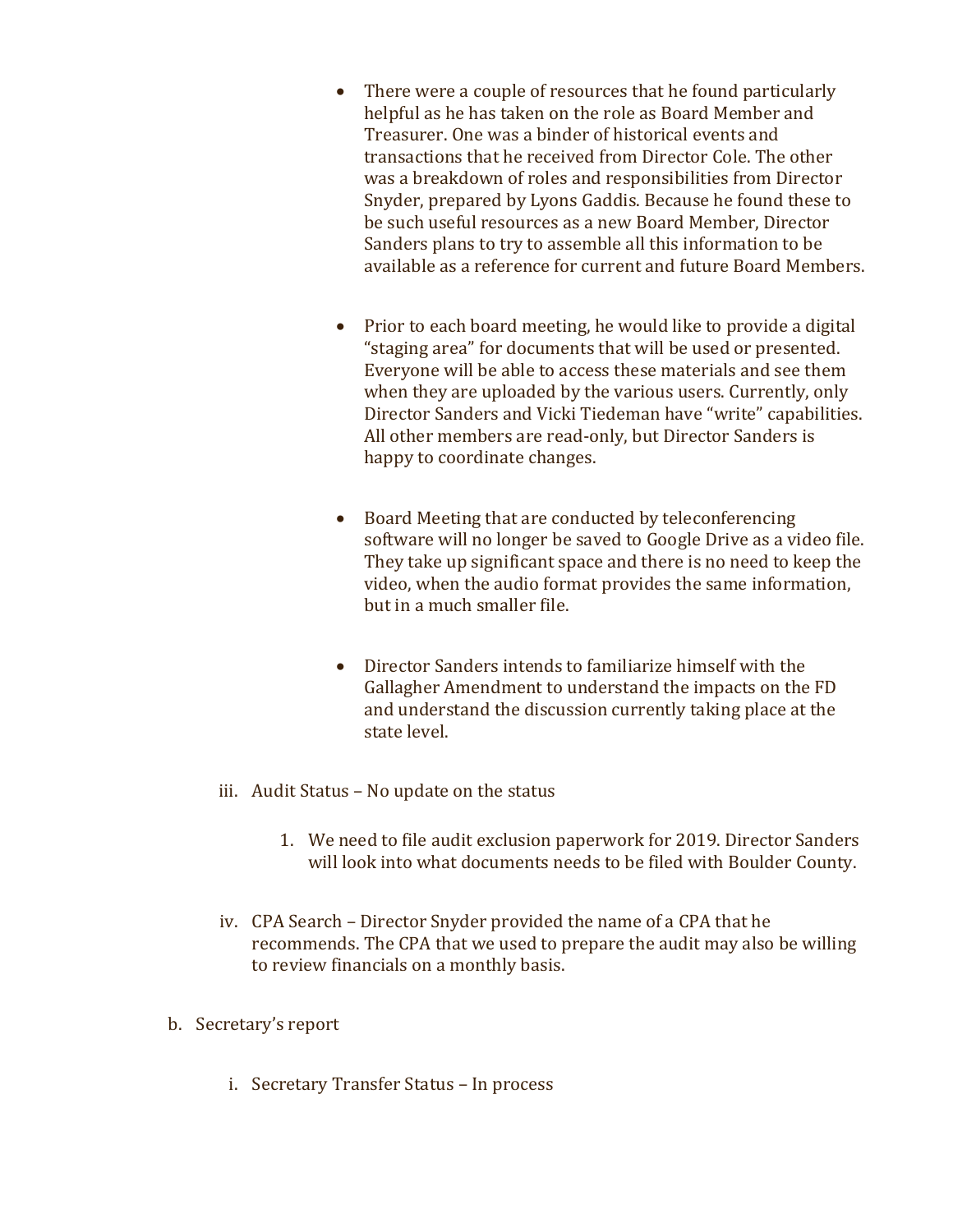- ii. BOD Oaths The Oaths of Office and Bonds for the new Board Members have been filed with DOLA, District Court and the SDA as appropriate. The new members have 3-year terms.
- iii. Transparency Notice No discussion
- iv. Upcoming deadlines Need to start planning the Steak Dinner and Christmas Party.
	- 1. The steak dinner usually takes place in June but is being postponed because of COVID-19. The proposed date is August 8th. Pension Board Chair Bashor will notify HFPD retirees. Director Martin and FF Patrick Martin will see if the party can take place on their mother-inlaw/mother's property.
	- 2. Darla Shupe confirmed that we will be able to make a reservation for the first week in December for the Christmas Party.
- c. Run Data Director Cole was not able to complete the run data in time so he will make the presentation at the July board meeting.
- d. Chief's Report
	- i. Fuel Tanks The fuel tanks currently have fuel in them and are being used by the Department. Chief Trevithick got a new bid to wire in the new tanks for  $\sim$ \$4,500. The bids are trending down, but we learned that it could be even cheaper if we use temporary wiring. The fuel tanks will eventually be moved to the permanent training ground, when that is secured, so there is little reason to pay the extra expense for a permanent installation when the tanks will ultimately be relocated.
	- ii. Twin Peaks Lock & Key still has the door handles that we ordered but Chief Trevithick has been unable to get a hold of him. We paid up front, in order to get them at cost, so we've already spent the money (~\$900 each) but now we can't get the handles. Training Captain Barnaby spoke to a lock guy who confirmed that the handles are no longer made, so we would not be able to purchase a replacement set elsewhere. We could get a substitute, but it would require some alterations and extra costs. We will consider getting law enforcement or our attorney involved if we cannot get a hold of someone soon. We may be able to dispute the charge with the credit card company. Director Sanders will work with Chief Trevithick on this. Director Martin volunteered to continue calling Twin Peaks until she can get someone to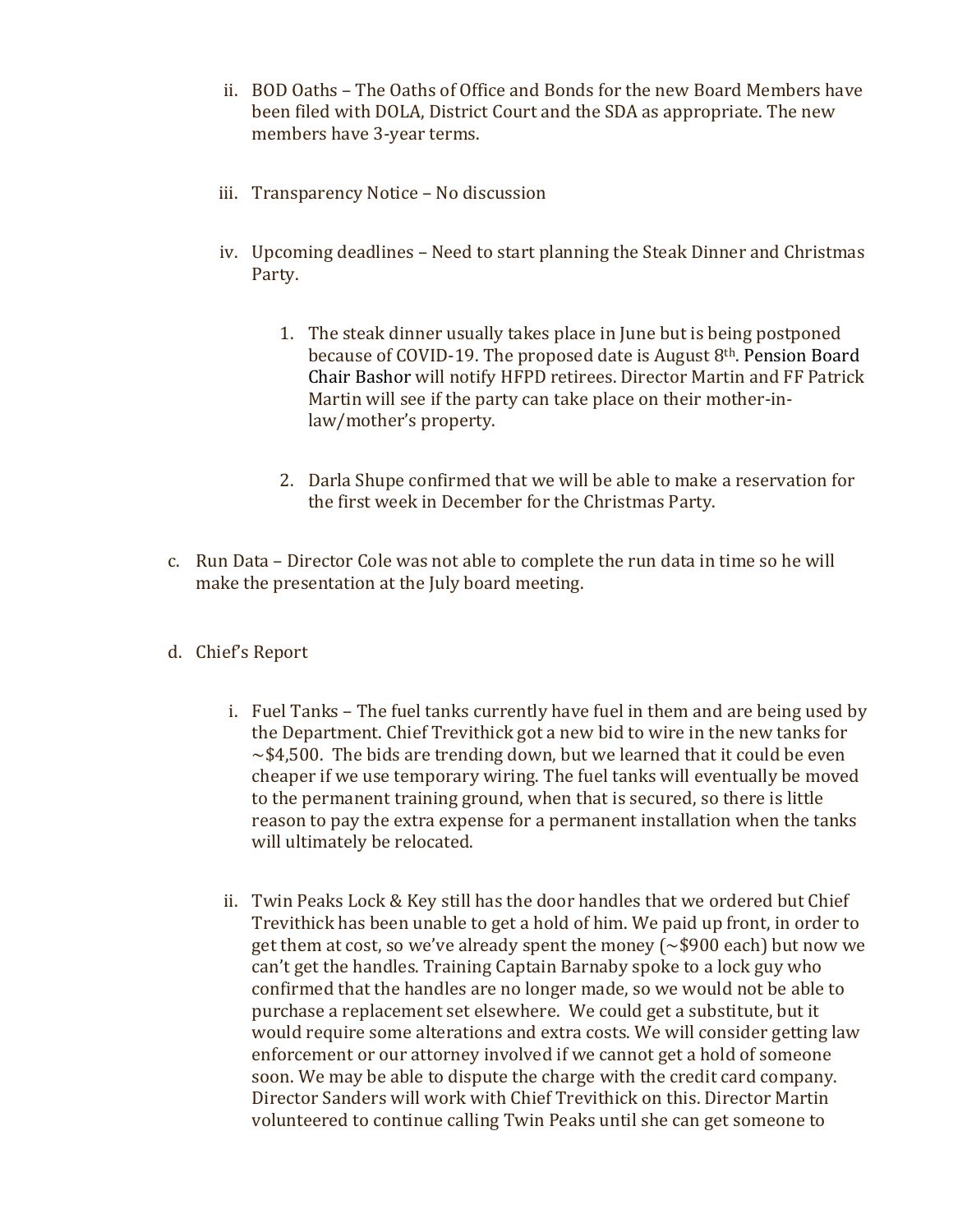answer the phone. If there is no contact or resolution in a week, we will move forward with law enforcement.

- iii. Shift Coverage Great numbers in May and on track for the same in June. The problem right now is that there aren't enough shifts available for everyone to get the hours that they need an/or want. Assistant Chief Benzel and Chief Trevithick are working on a new system to adjust for this problem.
	- 1. Many of the Department Members have a different understanding of when payroll periods start/end, as well as how many hours each member is allowed to work within that time period. Chief Trevithick would like to get a clear policy established so that there are no misunderstandings. Assistant Chief Benzel suggested a work session to work out the details.
- iv. EMS Management Still working out the issues. Will give an update at the July Board Meeting.
- v. Other Issues & Opportunities
	- 1. There was a structure fire recently in the District, and the three people who were on shift got to the scene in 3 minutes. Ultimately 22 additional HFPD members responded, as well as members from multiple other Departments. The fire was out within 16 minutes from the time of the tone. Primary and secondary searches were done within a few minutes of arriving on scene. Excellent work by the Hygiene Fire Protection District.
	- 2. If there is an emergency in the District, call  $911$  not Chief Trevithick or other Department Members. If it is not an emergency, it's possible that that could be handled differently, but it is still best to go through the proper channels. This applies to all Department Members, Employees, Volunteers, and Board Members.
	- 3. The Lyons Fire Chief resigned this week because of backlash due to one of his Facebook posts. Lyons doesn't have a Deputy Chief, so the Department is being run by four of their Lieutenants, although the Chief is technically still in charge for 60 days. Chief Trevithick offered to help the Lyons Department with anything that we can do to support them and their District. It's a difficult situation and Director Martin suggested having a seminar at the next Association meeting to give instruction on social media "etiquette." Everyone is watching social media, and posts can blow up quickly with unfortunate consequences. We need to develop and institute a social media policy and have it in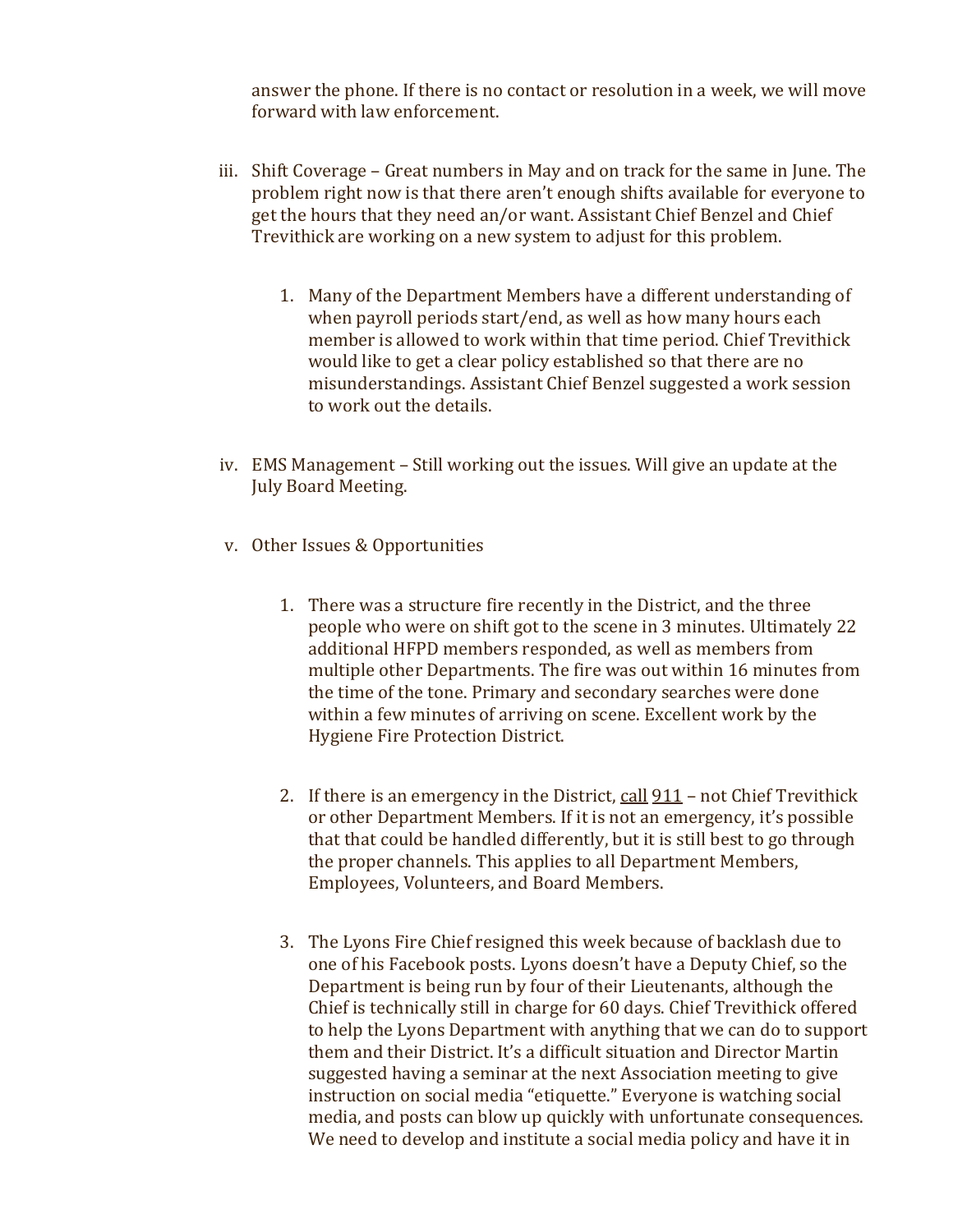place before the meeting. Until then, Chief Trevithick will warn the FFs to take care with what they post.

- vi. Non-Emergency Services Provided, lift assist, smoke alarm assistance
	- 1. We install lock boxes for those in the District who are signed up for Meals on Wheels. This is doubly beneficial to the resident because it means that the Fire Department will also be able to gain access in the event of an emergency.
	- 2. The HFPD does lift assists as a courtesy to District residents for anyone who may need a little extra help getting up due to age, health, or medical difficulties.
	- 3. We also help with smoke detectors, including replacing batteries, functionality checks, and retrieving them from high or difficult to access locations. As a preventative measure, the HFPD Facebook page posts a reminder every daylight savings to change smoke alarm batteries.
		- We received a grant for high-quality smoke detectors so we are able to provide them to anyone in the District who cannot afford them.
	- 4. The Department offers educational classes to all District residents. We budget for 4/year, but have not been able to hold any this year due to COVID-19 restrictions.

#### VII. OLD BUSINESS

i. Temporary Training Ground Lease – A broker at Director Martin's firm reviewed the lease and said that the one we have is fine, but suggested that we consider having a real estate attorney write up a more formal lease. Director Martin can connect the Board with the real estate attorney that her company works with. He charges \$150/hour and she estimates that it probably wouldn't take him much more time than that. The Board is generally comfortable with the lease we have now, but everyone agreed that it would be advantageous to have a professional review it. Director Martin will facilitate the connection. The property is located at 7011 Hygiene Road. The land is within the District, which allows for quick responses to calls, and we can put the training equipment on the land.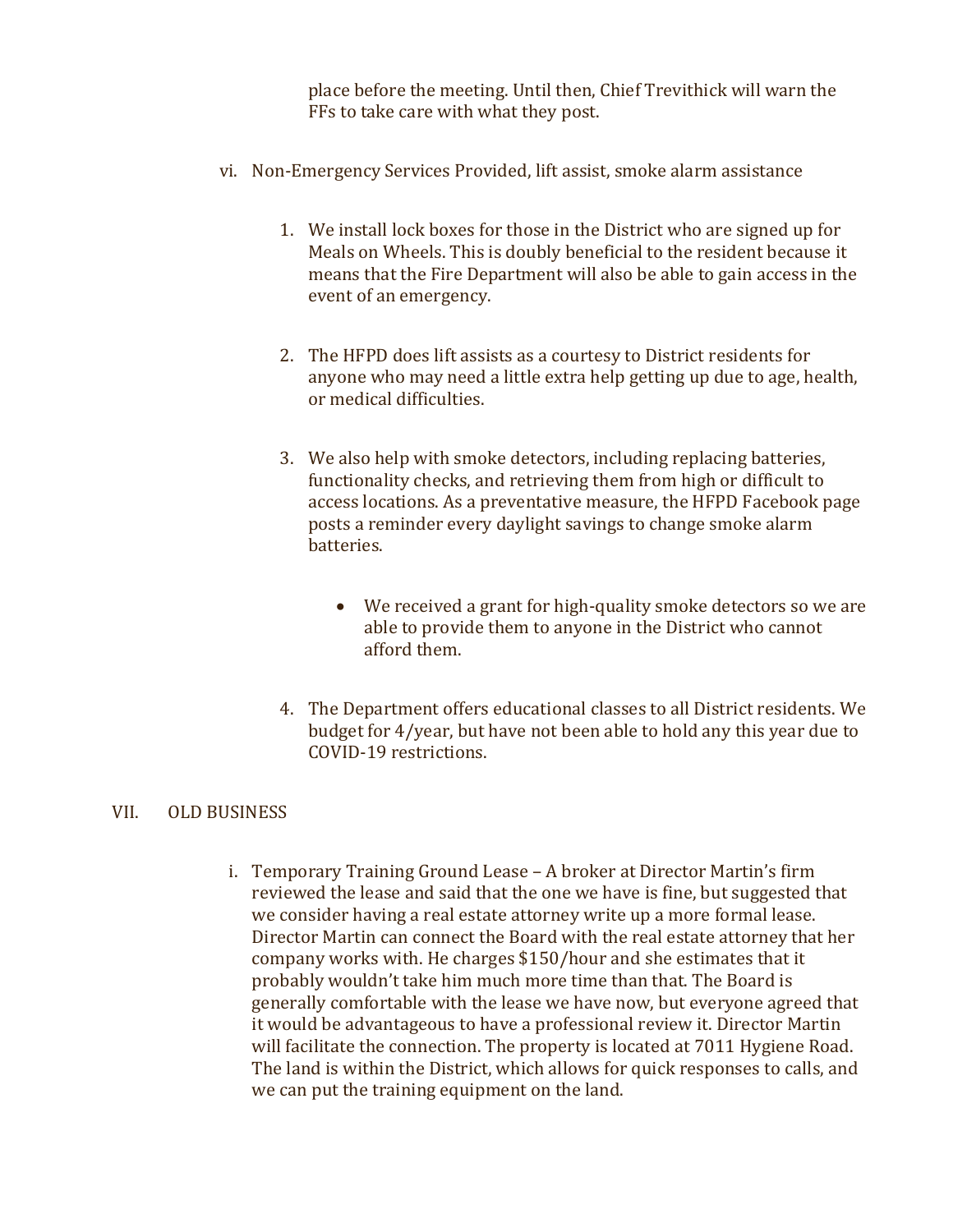- ii. Use of Department Vehicles, see draft Director Cole sent the policy last month for review/approval. It allows non-members to ride in command vehicles and take-home vehicles under certain circumstances. A MOTION was made by Director Brinkman to change the policy to allow family members and members of the community on non-emergent transport. Director Martin seconded. Directors Sanders, Cole and Snyder opposed the motion. Director Sanders would like to get feedback from the insurance company on how this policy could impact our premiums and the Department. He would also like to get the SOP in place, and update/review the ride-along waiver. Director Cole will ask that the insurance company give us their input on the policy in writing. Chief Trevithick will send the waiver in its current form to the Board and Director Snyder will forward it to our attorney. The topic will be revisited at the July meeting.
- iii. Post Office We received an email from Arnold Turner, a local realtor who paid to have the Post Office built on the HFPD-owned land abutting the Fire Station. Turner leases the land from the FD for \$625/month, and rents it to the Post Office for \$1,625. The lease has been in place for  $\sim$ 20 years and is up for renewal in June. Director Martin recommends renting the land to the Post Office directly. Even if we have to pay a property management company to oversee it, we would still make more than what we do now. The lease with Arnold Turner was originally for 20 years, with the option to extend in 5 year increments. Next June will be 30 years. We could raise the rent significantly and still give the Post Office a better rate than comparable properties. We need to have a conversation with the Postmaster to see what is optimal for both groups. Director Martin will look into the rate/sq ft for commercial properties and report at the next meeting.

# VIII. NEW BUSINESS

- a. Policy, Don Director Cole requested clarity on some of the responsibilities left by the recently retired Board Members. Director Baldrige had indicated that she was in charge of writing policy, but the job isn't generally the responsiblity of the Treasurer. See VIII, c below (Orphaned Responsibilities) for discussion.
- b. Recognition for departing Board Members No discussion
- c. Orphaned Responsibilities
	- i. Exclusions Board Members as a whole. Extra tasks will be handled or assigned as is appropriate.
	- ii. Elections No elections for approximately two years. Will revisit the decision when we get closer to an election year.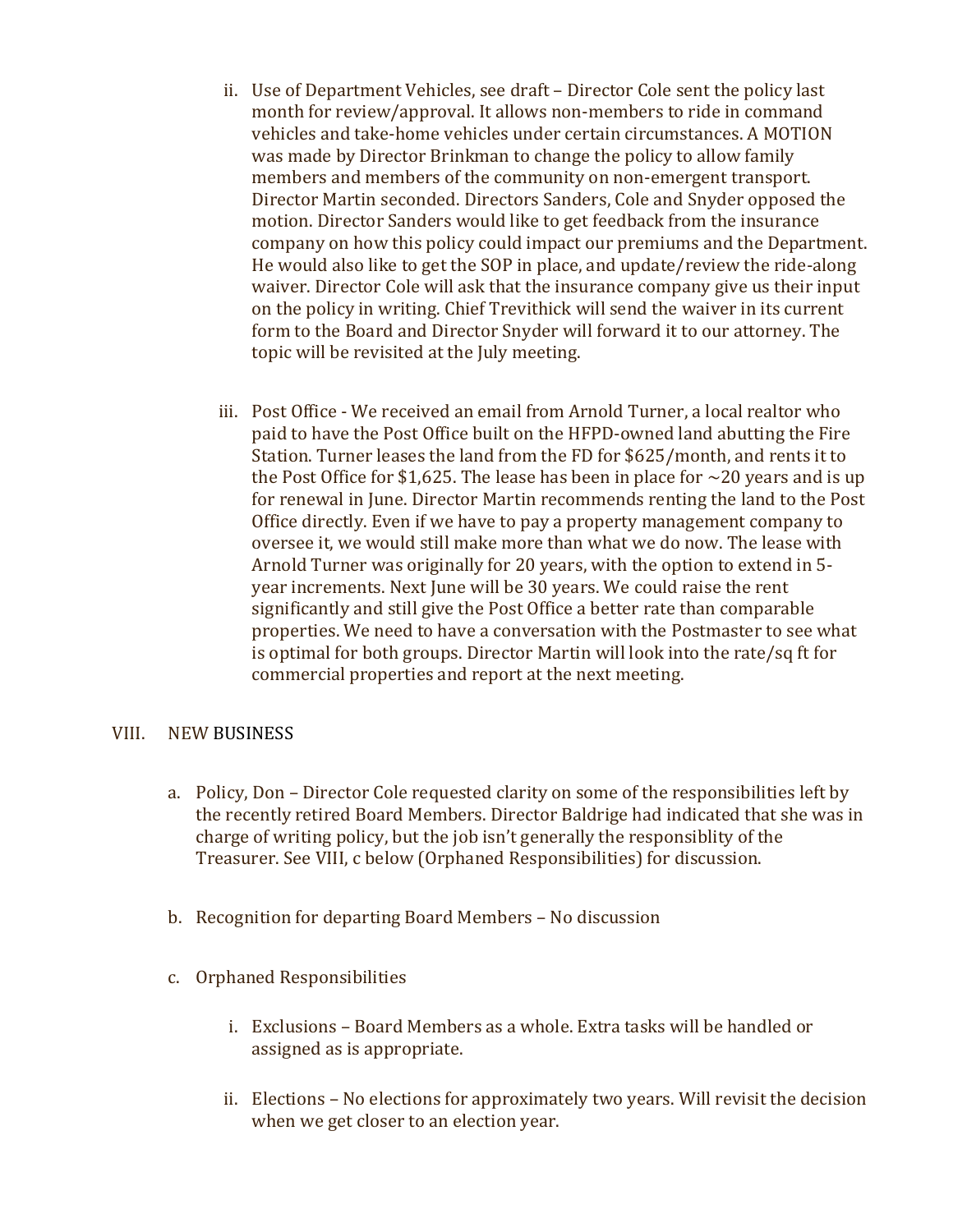- iii. Archiving Director Sanders will work with Jen to get a plan in place.
- iv. Secretarial duties Director Brinkman plans to rely on our attorneys to ensure tht nothing is missed.
- v.  $501(c)$ 3 Director Martin volunteered to take Director Baldrige's place on the 501(c)3 Board.
	- 1. Director Brinkman requested that we add a nonprofit update to the agenda as a recurring item, similar to that of the pension board.
- d. What Next In conjunction with the Officers, the Board needs to start planning for the next big project for the Department. Some of the ideas suggested at the Special Meeting:
	- Land Acquisition
	- •Training Facility A permanent location
	- •Station Improvements
	- Medical Transport How to improve transport service, even if it is not under the HPFD umbrella.
	- •Paid Firefighters How does the HFPD measure up to similar operations.
		- Market Pay
		- Benefits
	- •Gallagher Being reviewed at the state level right now. We will need to take action on our own if it fails.
	- •Replace/Discard 2801 It's reaching the end of its term and we need to start thinking about getting rid of it.
		- i. The perspective of the Department is that acquiring property on which to build a permanent training ground is the highest priority. Ideally someone would donate land that we could use but, we also need to look at the possibility of purchasing property in the District. We don't want to lease because we need a permanent solution and property that is fully under our control. If we can acquire a large enough area, a long-term plan would be to build a training "city" that could be used in conjunction with other Boulder County Departments, including law enforcement. Training Captain Barnaby found a company that specializes in training facilities that can be built up, rearranged, expanded, and converted to suit the needs of different agencies. If location and funds can be secured, this would be the ideal situation to advance the capabilities of the HFPD, and many other departments across Boulder County.
			- 1. Chief Trevithick is going to try again to approach Cemex, with the goal of speaking to someone at the highest executive level about donating or purchasing some of their land.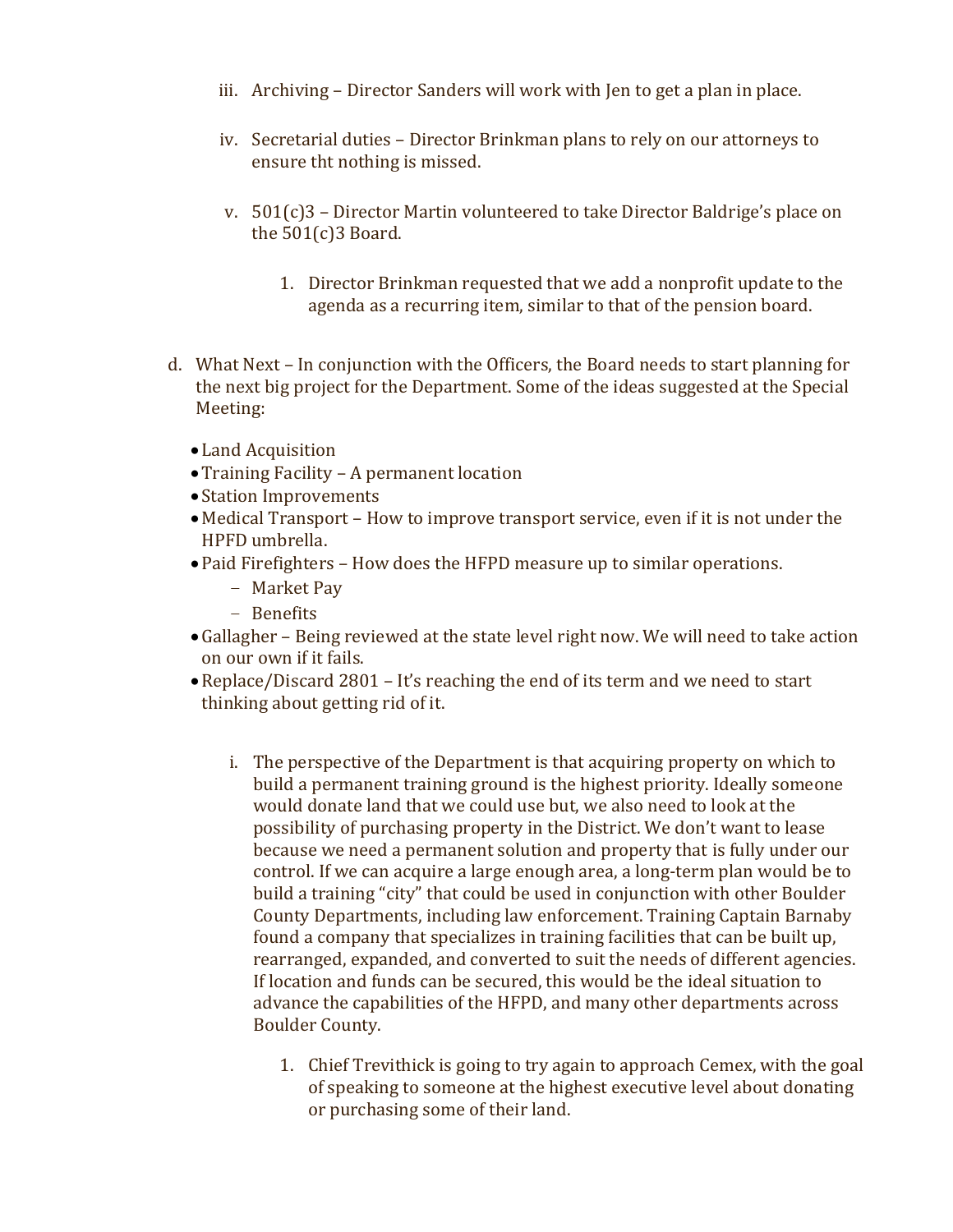- 2. Boulder County may allow us to use or buy some of their underused property. Collaborating with the Sherriff's Department may give more gravity to the request.
- e. Rescue Trailer We have a rescue trailer that we don't need or use. It is easier to bring equipment and gear in the other apparatus, rather than taking the time to strap everything down in the trailer. In the event that a trailer is needed, Chief Trevithick is happy to supply one of his own. A MOTION to approve the sale of the rescue trailer was made by Director Sanders. Director Martin seconded and the motion was approved by unanimous vote.

# IX. AGENDA NEXT MONTH

- a. Work Session? None
- b. Regular Meeting No discussion
- X. ADJOURNMENT A MOTION to adjourn the meeting was made by Director Brinkman at 9:30 PM.

Motion/Resolution Summary:

- MOTION to approve the regular meeting minutes
- MOTION to approve the special meeting minutes
- MOTION to proceed with the property exclusion
- MOTION to approve the sale of the rescue trailer
- MOTION to adjourn the meeting

# **ACTION ITEMS:**

# **Chief Trevithick**

- − Work with Director Sanders on the possibility of disputing the lock charge with the credit card company
- − Warn the FFs to take care with what they post to social media
- − Send the ride-along waiver in its current form to the Board

# **Assistant Chief Benzel - NONE**

# **All Board Members - NONE**

# **Director Snyder**